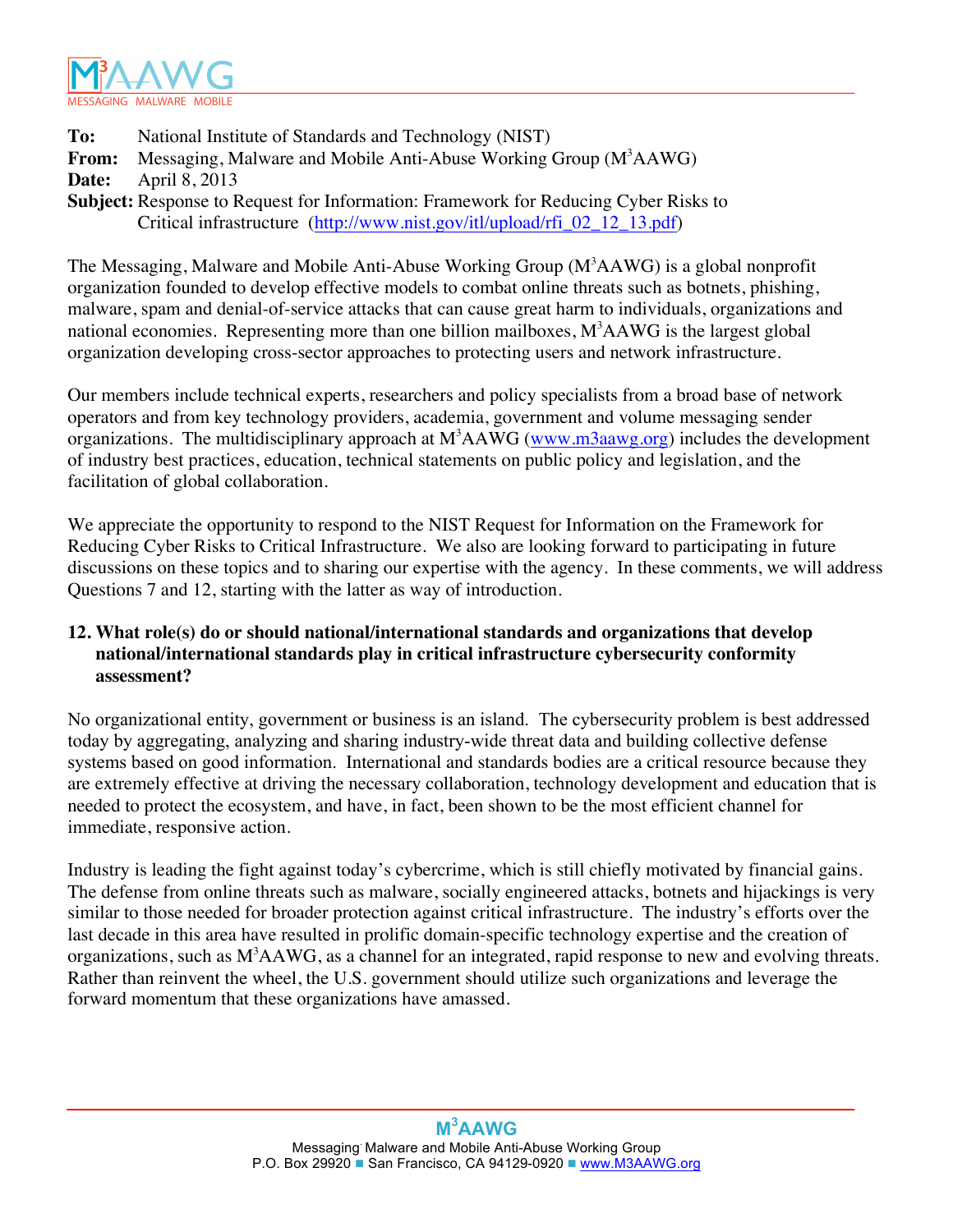necessary best practices to protect the global ecosystem. Like many of our partner organizations around the International organizations also provide opportunities for educating the industry and developing the world, M<sup>3</sup>AAWG has undertaken this work for almost ten years and we have made real and positive gains.

The voluntary industry collaboration and best practices fostered by  $M<sup>3</sup>AAWG$  have proven to be a powerful Today email is in a managed state of health: While  $M^3AAWG$  members report that about 80% of current email traffic is abusive spam, they also are able to prevent over 99% of this overwhelming volume of spam from reaching end-users mailboxes. and successful strategy in establishing online security.  $M^3AAWG$  was formed in 2004 to fight spam and its associated problems at a time when email, one of the Internet's two "killer apps," was at risk of collapse.

from reaching end-users mailboxes.<br>This is due in large part because M<sup>3</sup>AAWG has become a trusted forum where the industry, government and talents to developing actionable strategies impacting current and emerging security challenges in the areas of academia can confidentially and securely work together. The organization is now applying its collaborative bots, malware and mobile.

As a technology-focused, non-political working body,  $M<sup>3</sup> A A W G$  has become a vital industry resource with a proven history of facilitating relationships and producing global best practices to effectively combat threats. Our cooperative approach is adaptable to the needs of diverse network environments and we make impartial, technical expertise available to industry and government agencies.

 Our broad based membership includes leading ISPs, email providers, mobile network providers, social senders. We have reciprocal partnerships with the Internet Society (ISOC), the London Action Plan (LAP) complete member roster is available at http://www.maawg.org/about/roster. networking companies, public policy advisors, academic researchers, anti-abuse vendors and volume and many other like-minded global Internet organizations. The M<sup>3</sup>AAWG Board includes AT&T, Comcast, Facebook, France Telecom, Google, PayPal, Symantec, Time Warner Cable and Yahoo! among others. A

This cooperative approach has led  $M<sup>3</sup>AAWG$  to become a safe haven for driving security innovation and for the cross-sector collaboration necessary to combat abuse and online threats:

- The safe, confidential environment within the organization allows the various shareholders in the Internet ecosystem from all sectors to share the vital information necessary to stop online threats.
- The M<sup>3</sup>AAWG Email Metrics Report, produced since 2007, is the only spam report generated with data aggregated directly from network operators. As bots have become a major threat, we are extending this program and developing the first global network operator metrics on bots.
- M<sup>3</sup>AAWG Chairman Emeritus Michael O'Reirdan chaired the U.S. FCC committee that produced the first voluntary code outlining how network operators can work against bots and malware, the Anti-Bot Code of Conduct for ISPs (ABCs for ISPs). The CSRIC working group also involved other M<sup>3</sup>AAWG members.
- We developed the comprehensive Best Practices to Address Online and Mobile Threats with the London Action Plan (LAP) and submitted it to the Organisation for Economic Co-operation and Development (OECD). M<sup>3</sup>AAWG also worked with the OECD to produce its initial anti-spam tool kit.
- creating an Indian chapter to spread the mitigation practice and methods.  $M<sup>3</sup>AAWG$  seeded this effort industry representatives preceding the EastWest Institute's global cybersecurity summit. In January • As India became a leading source of spam and other abusive messages,  $M<sup>3</sup>AAWG$  responded by with a workshop in India on "Fighting Spam and Bots" attended by influential government and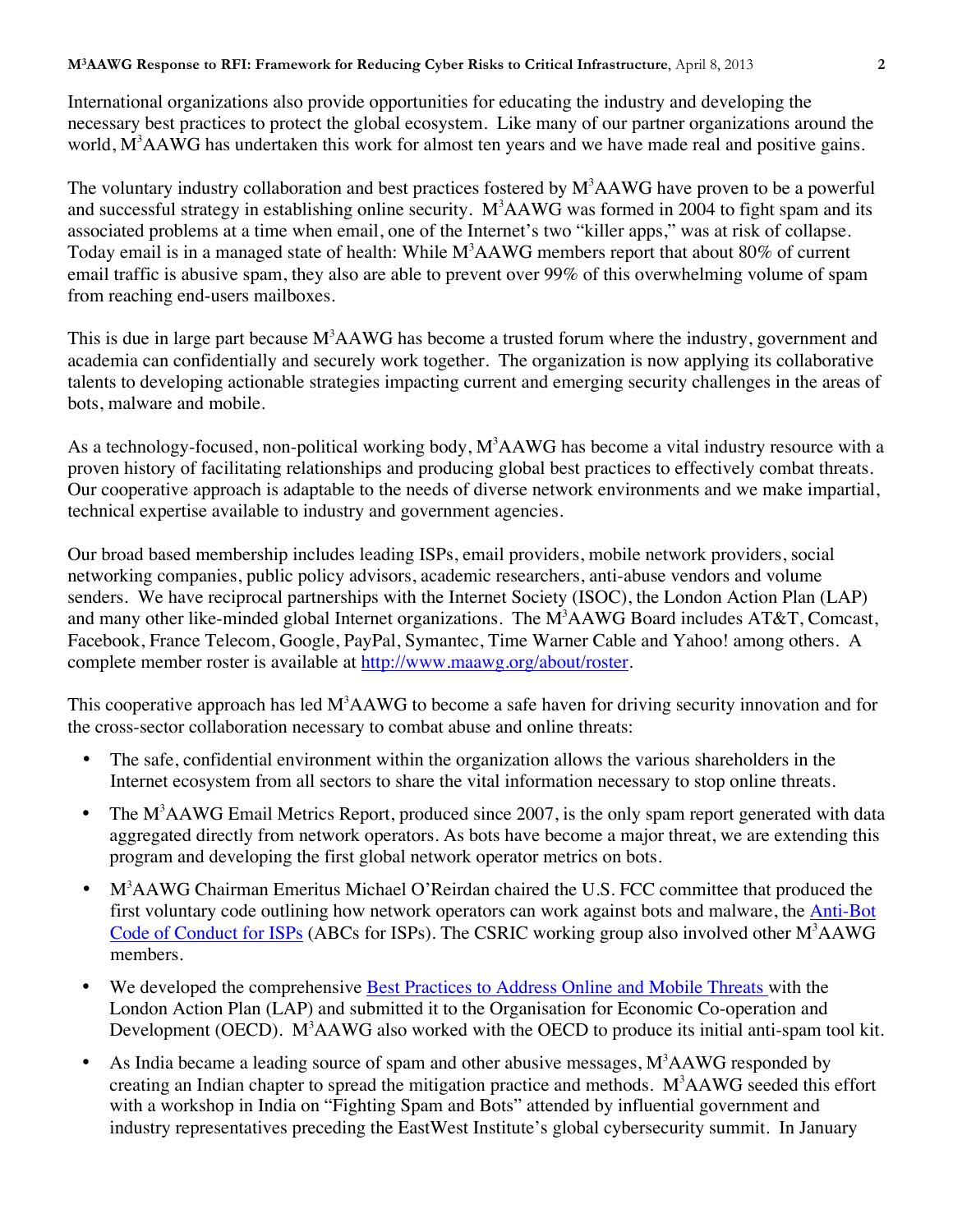2013, we hosted a second meeting. The workshop presentations and documents are at www.m3aawg.org/india.

- The EastWest Institute selected  $M^3AAWG$  to announce the first collaborative anti-spam effort between China and the United States, and  $M<sup>3</sup>AAWG$  has taken on the task of continuing that work.
- We host 300 to 500 security experts at our working meetings three times a year, including an annual European meeting, to collaborate on global anti-abuse issues. Keynotes and expert speakers have included U.S. ITU Ambassador Phil Verveer, FTC Consumer Protection Bureau Director David Vladeck, European Commission cybercrime official Radomir Jansky, DNS creator Paul Mockapetris, and officials from ICANN, IETF and Industry Canada, among others. We have hosted the GSMA Security Group and other mobile associations at our meetings.
- Concerned government entities are  $M<sup>3</sup>AAWG$  members and participate in the organization, including the U.S. Senate. In addition, several international anti-abuse and industry groups are members, including CAUCE; eco-Association of the German Internet Industry; ISC (Internet Systems Consortium); International Computer Science Institute (ICSI); .SE, the Internet Infrastructure Foundation; NCTA (National Cable & Telecommunications Association); Spamhaus; Shadowserver; and SURBL.
- We also produce expert training videos available to the industry on cutting-edge issues, such as assisting ISPs in identifying bots and strengthening their networks against malware, IPv6, the antiabuse standards DMARC and DKIM, and other topics.

Having partnered with the U.S. government through the CSRIC working group and other activities, we are ready and eager to continue to collaborate in the cybersecurity fight.

## **7. What standards, guidelines, best practices, and tools are organizations using to understand, measure, and manage risk at the management, operational, and technical levels?**

M<sup>3</sup>AAWG and its peer organizations have developed a diverse and important volume of best practices that address essential issues. Here too, the U.S. government should leverage existing work rather than investing valuable resources in reinventing what already exists.

M<sup>3</sup>AAWG best practices are developed through the collective experience of our members and technical These documents share our members' proven security experience with the Internet community, developing countries, and both large and small companies. advisors, representing a broad range of expertise that is not generally available to government agencies.

countries, and both large and small companies.<br>Overall, M<sup>3</sup>AAWG has developed 24 best practices and papers outlining procedures for network operators, senders and other industry entities. A few pertinent documents:

•  $M^3$ AAWG Managing Port 25 (Dec. 2005)

 As many as 80% of all spam messages, much of it carrying concealed malware and bots, passes Requiring authentication and aggregating email transmission traffic through SMTP relays addresses through "zombie" personal computers without the knowledge or authorization of their owners. this issue.

• RFC 6561, "Remediation of Bots in ISP Networks" (March 2012) M<sup>3</sup>AAWG published the first best practices for mitigating bot infections in residential networks in July 2009. These are now incorporated into the 2012 IETF document.